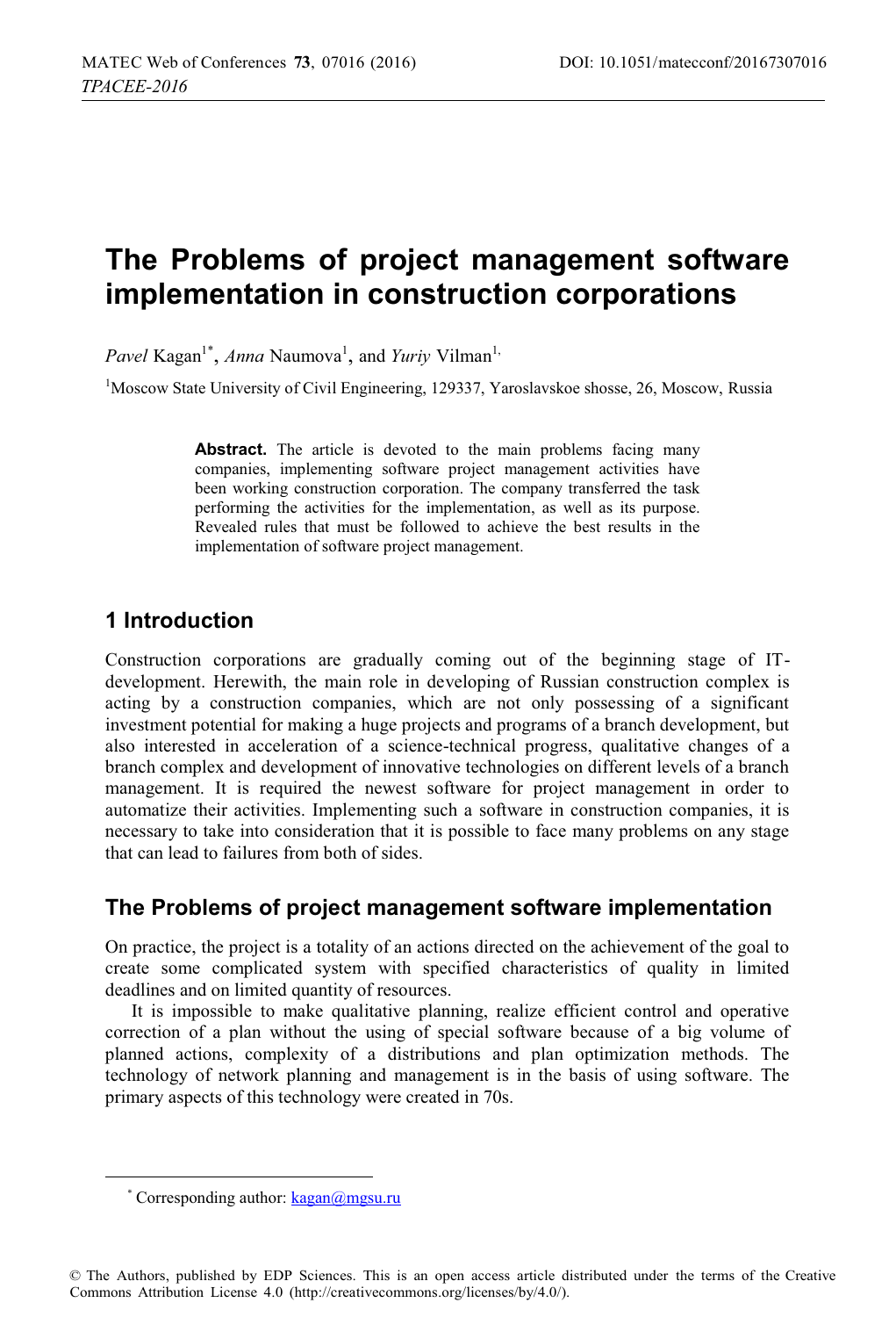Nowadays, the market of software products is full of different facilities that realize network-planning methods – from huge professional systems to the systems let you dispose of your working time, financials and resource allocations efficiently [4-7].

The main tasks of the company, which implements the project management methods, are:

- The automatization of business-processes in a corporation
- To set the software under the certain corporation
- The integration with using software
- Input of reference or analytical information
- The training of a corporation staff
- The main goal of a scientific organization of a labor is to increase the efficiency of work in organization. It means:
- More rational using of resources
- Increasing of product quality and quality of consumers service
- Reaching of higher labor producing; reduction of costs

The main problems of a software implementation:

- Unclear formulation of the task from customer

The common problem that is occurring in implementation of software is to find out all the tasks and to realize the solution. Such a problem can occur because of misunderstanding of work processes in corporation and all accompanying structures.

- The necessity of particular reorganization of structure and organization activities.

Before beginning to implement the automatization systems into the corporation, there is necessary to make particular reorganization of its structure and business management technology. So, one of the sages of implementation is full and reliable examination of all working aspects in corporation.

- The need to change the working technology with information and businessmanagement principles.

Efficiently built informational system cannot deal without some changes of eventual planning technology.

• The resistance of employees.

With the implementation of new software, it can be resistance of employees in most of cases. It is a serious barrier for consultants and it can cause real delays of implementation. This problem is occurring because of several human factors: usual fear of innovations, conservatism, apprehension of losing the workplace or your indispensability, fear of responsibility [1].

- Temporary increase of employees load.

Workers have to learn new knowledges and technologies. During the experience exploitation and with transition to industrial exploitation of the system, it is necessary to make business as in new system as by traditional ways during some time.

After the implementation of new software into a longtime team, their earning capacity is decreasing sharply. It is over 60% of the original level of working team earning capacity. After the recovery period, the period of original level excessing is starting, it is over 10- 20% more than original level. Each stage can go for different time in different corporations [2].

- The formation of skilled team of an implementation and system accompaniment, head of a team.

Some little working group (3-6 person) is starting to be formatted. The group is starting to learn full-max education of working with the system, than a huge part of implementation and accompaniment work is lying on this group. Especially important problem is choosing of the head of such group and administrator of the system. The head, excepting the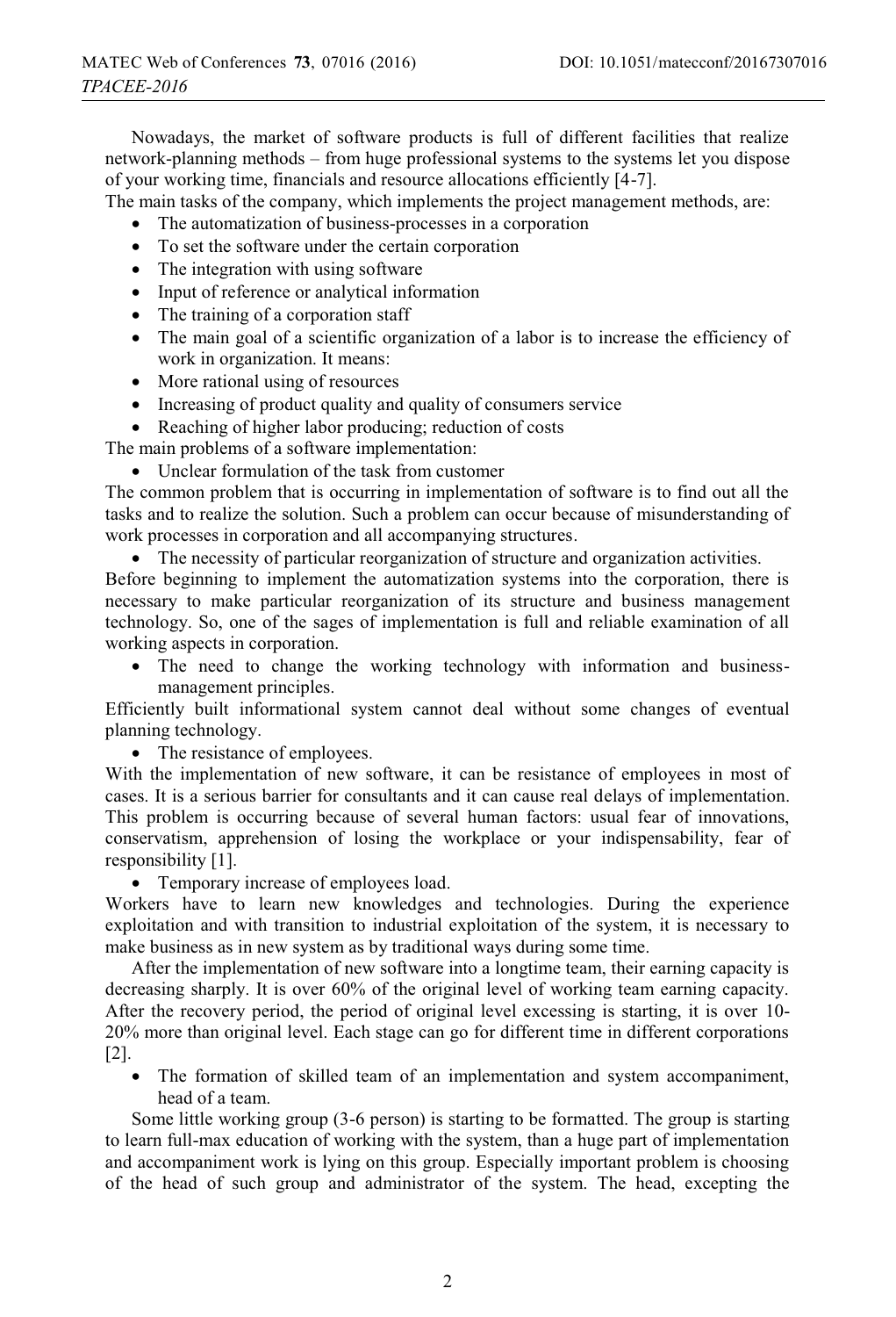knowledges of base computer technologies, must possess of the knowledges in the sphere of business making and project management [3]. (Figure 1, 2).



**Fig. 1.** Schedule changes in the load of employees during the implementation phase.



**Fig. 2.** Diagram reasons for unsuccessful implementation.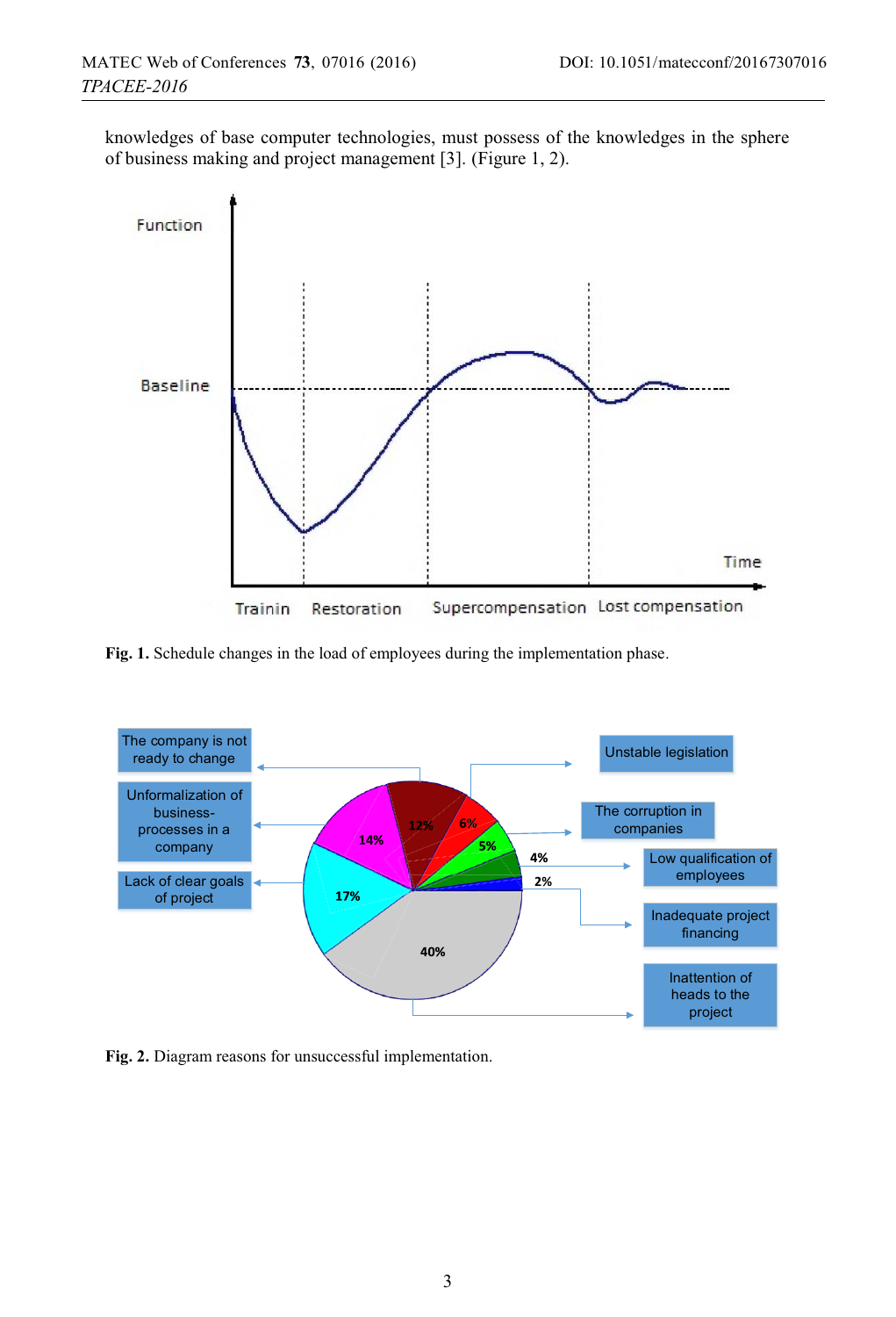

**Fig. 3.** The scheme rules software implementation in the organization.

# **Conclusions**

The reasons that can cause unsuccessful implementation:

- 1.Inadequate project financing
- 2.Low qualification of employees
- 3.The corruption in companies
- 4.Unstable legislation
- 5.The company is not ready to change
- 6.Unformalization of business-processes in a company
- 7.Lack of clear goals of project
- 8.Inattention of heads to the project.

The rules to follow in order to reach the best result of a project management software implementation:

- 1.Right arrangement of work
- 2.Rational using of devices
- 3.Rational using of working time

## **References**

- 1. M.L. Once, *Project management. Basics of project management: the textbook,* (KNORUS, Moscow, 2006)
- 2. D.V. Bogdanov, O.V. Kazantsev, Information technology, **2(22)** (1997)
- 3. D.A. Novikov, *Introduction to the institutional arrangements of project management,* (PMSOFT, 2007)
- 4. B.K. Pavel, V.G. Kulikov, Applied Mechanics and Materials, 951-954 (2013)
- 5. V.G. Kulikov, P.B. Kagan, L.V. Sukneva, Applied Mechanics and Materials, 405-408 (2013)
- 6. P.B. Kagan, T.A. Barabanova, Computing in Civil and Building Engineering, 2232- 2237 (2014)